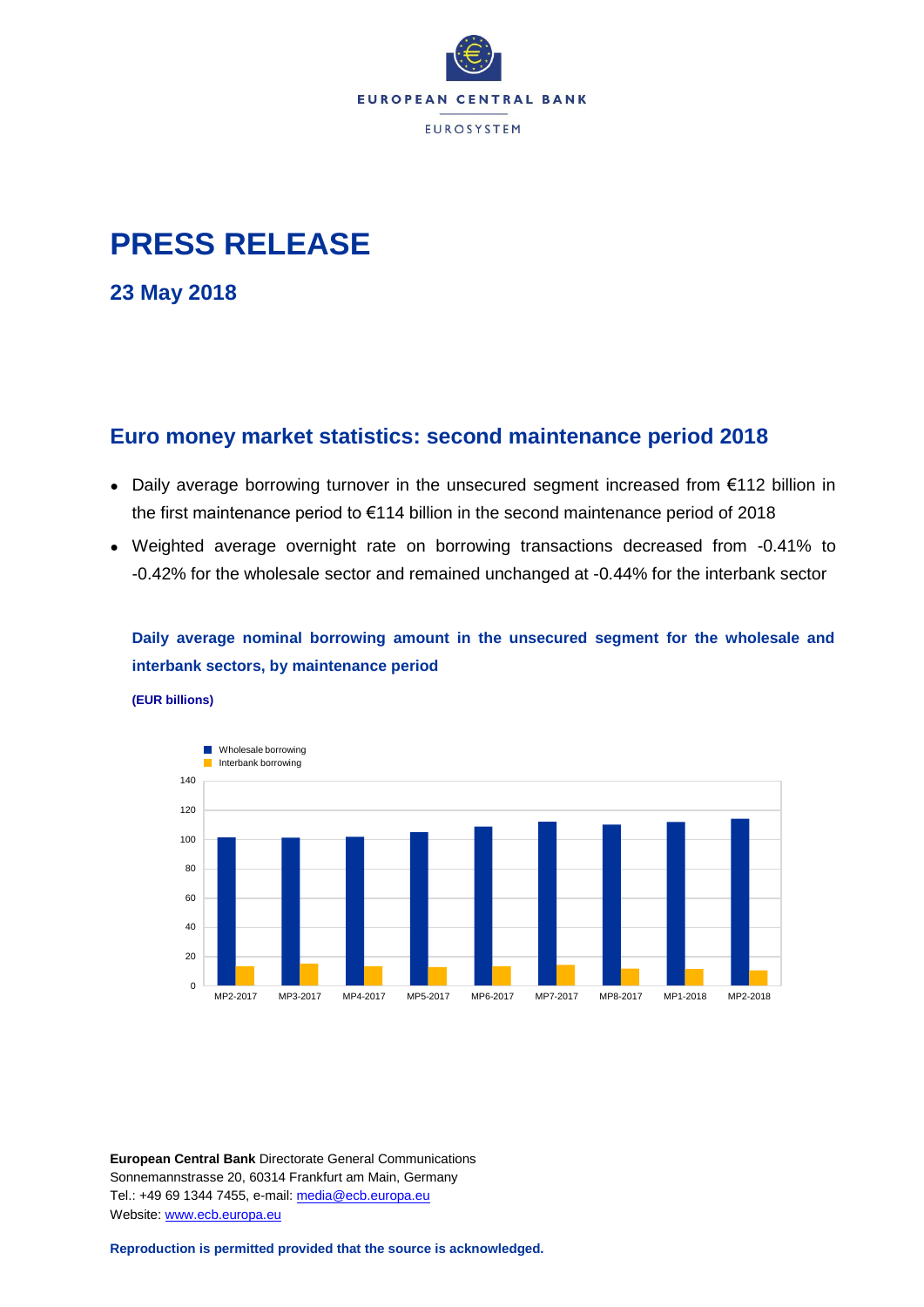

## **Weighted average rate for wholesale sector borrowing in the unsecured segment by tenor and maintenance period**

**(Percentage)**

In the latest maintenance period, which started on 14 March 2018 and ended on 2 May 2018, the borrowing turnover in the unsecured segment averaged €114 billion per day, compared to €112 billion in the previous period. The total borrowing turnover for the period as a whole was €3,773 billion. Borrowing from other credit institutions, i.e. on the interbank market, represented a turnover of €353 billion, i.e. 9% of the total borrowing turnover, and lending to other credit institutions amounted to €353 billion. Borrowing overnight transactions represented 50% of the total borrowing nominal amount. The weighted average overnight rate for borrowing transactions was -0.44% for the interbank sector and -0.42% for the wholesale sector, compared with -0.44% and -0.41% respectively in the previous maintenance period.

### **For media queries, please contact Stefan Ruhkamp, tel.: +49 69 1344 5057.**

#### **Notes:**

- The money market statistics are available in the ECB's [Statistical Data Warehouse.](http://sdw.ecb.europa.eu/browse.do?node=9691420)
- The Eurosystem collects transaction-by-transaction information from the 52 largest euro area banks in terms of banks' total main balance sheet assets, broken down by their borrowing from and lending to other counterparties. Transactions include all trades concluded via deposits, call accounts or short-term securities with financial counterparties including banks, the government sector and non-financial corporations. More information on the methodology applied, including the list of reporting agents, is available [in the statistics section](http://www.ecb.europa.eu/stats/financial_markets_and_interest_rates/money_market/html/index.en.html) of the ECB's website.

**European Central Bank** Directorate General Communications Sonnemannstrasse 20, 60314 Frankfurt am Main, Germany Tel.: +49 69 1344 7455, email: [media@ecb.europa.eu](mailto:media@ecb.europa.eu) Website[: www.ecb.europa.eu](http://www.ecb.europa.eu/)

**Reproduction is permitted provided that the source is acknowledged.**